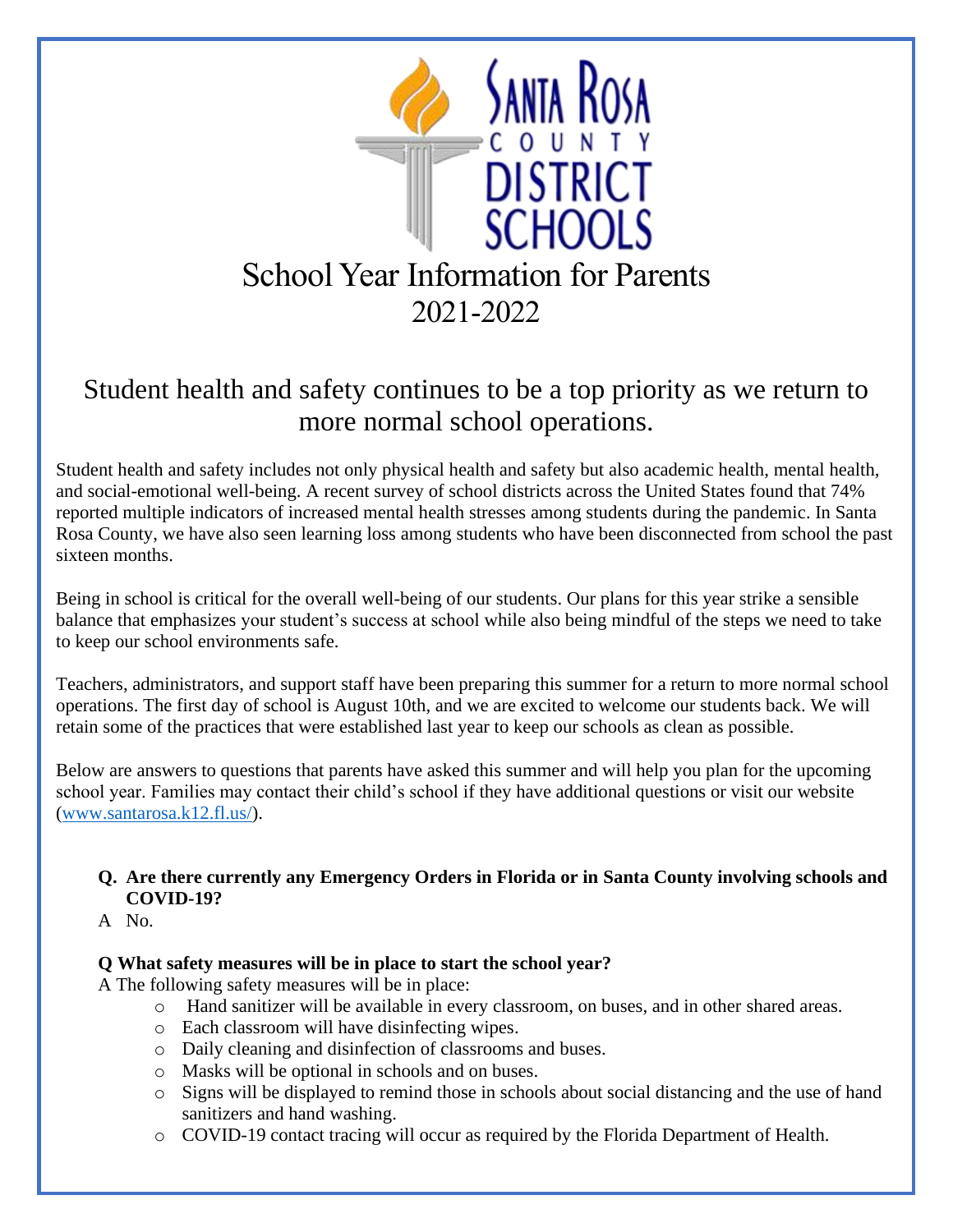### **Q Will masks be mandatory in schools this fall?**

A. No. Parents are welcome to provide a mask for their child if they choose. Schools will have masks available if requested.

#### **Q Will masks be mandatory on school buses?**

A No. Parents are welcome to provide a mask for their child if they choose. Masks will be available if requested.

### **Q Will temperatures be taken daily upon arrival to school?**

A No. Parents should screen students for symptoms at home.

### **Q What are the COVID symptoms?**

A Fever greater than 100.4°, cough, sore throat, shortness of breath or difficult breathing, headache, body or muscle aches, GI symptoms (diarrhea, vomiting, abdominal pain), new loss of taste or smell, and nasal congestion/runny nose.

### **Q If my student is identified as a close contact through contact tracing at school, will they be quarantined?**

A Keeping students in school is critically important for their academic growth and overall mental health. Regardless of whether a student is vaccinated, the School District has created a pathway for students without symptoms to stay in school with certain safeguards in place. The guidelines below explain how both vaccinated and non-vaccinated close contacts will be handled at this time.

If the Florida Department of Health mandates through a lawfully issued order that a student isolate or quarantine, the School District will follow the legal requirements of the order.

# VACCINATED CLOSE CONTACTS:

- Asymptomatic close contacts who are vaccinated or in their 90-day immunity period will not have to quarantine. Protocol will be to monitor for symptoms.
- **Symptomatic** close contacts must quarantine and may return following these guidelines:
	- o With Negative Rapid Antigen or PCR Test (earliest Day 5)
		- With negative Rapid Antigen test, return to school **no earlier than Day 8**
	- o With Negative Rapid Antigen or PCR Test (Days 8-14)
		- With negative Rapid Antigen or PCR test return to school
		- Monitor for symptoms
		- Highly recommend practicing mitigation (mask, distancing)
	- $\circ$  Without Testing (Day 11)
		- Student without testing may return to school no earlier than Day 11
		- Monitor for symptoms
		- Highly Recommend practicing mitigation (mask, distancing)

## NON-VACCINATED CLOSE CONTACTS:

- Asymptomatic close contacts who are not vaccinated may remain in school if:
	- $\circ$  Days 1-7
		- It is highly recommended that the student wears a mask  $(2-p)y$
		- The student should be screened daily by their parent(s) or legal guardian(s) for symptoms of COVID-19
		- It is highly recommended that the student socially distance from others if feasible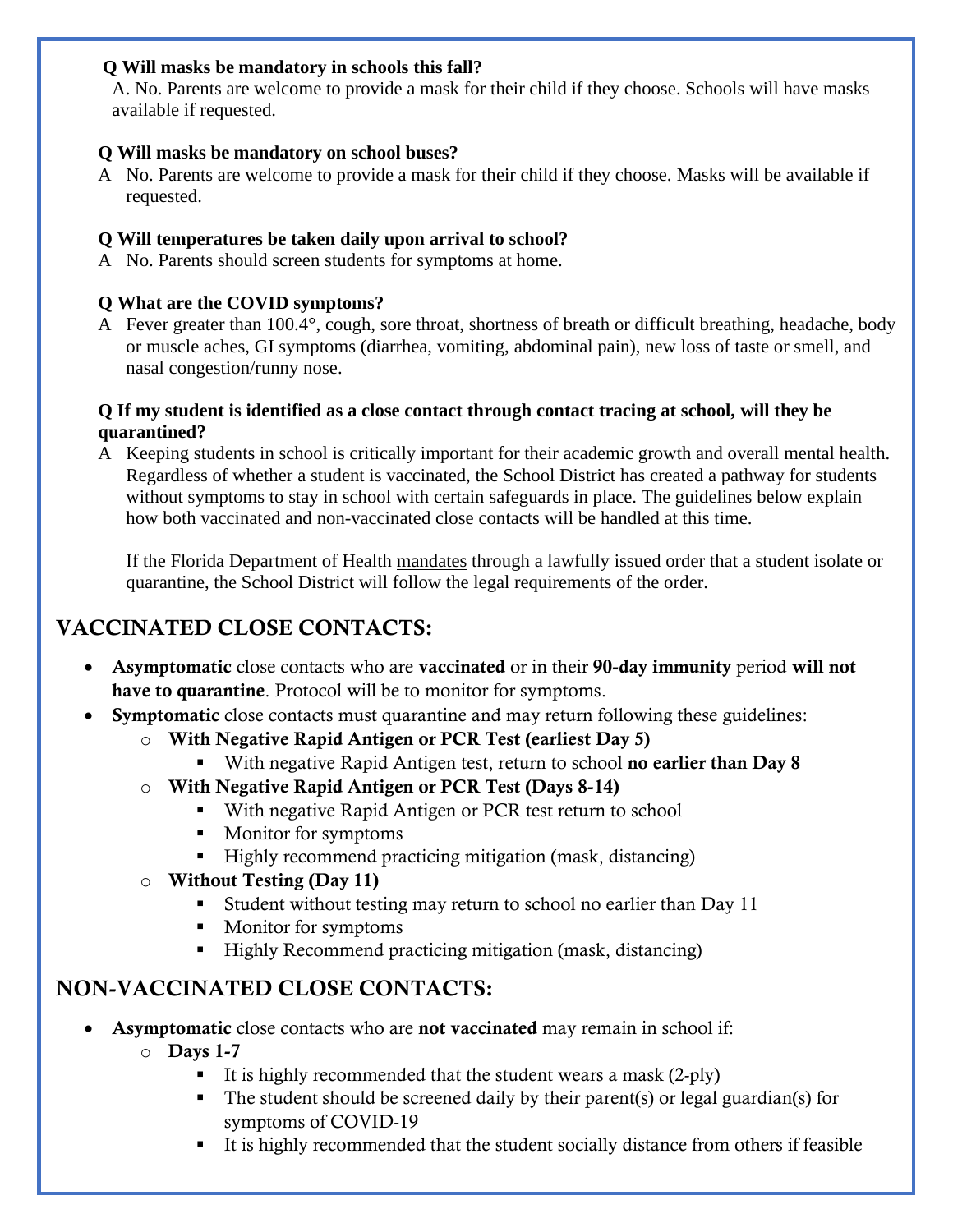- $\circ$  Days 8-14
	- Continue monitoring for symptoms
	- Continue practicing highly recommended mitigation strategies (mask, distancing, etc.)
- **Symptomatic** close contacts quarantine:
	- o With Negative Rapid Antigen or PCR Test (earliest Day 5)
		- With negative Rapid Antigen or PCR test, return to school **no earlier than Day 8**
	- o With Negative Rapid Antigen or PCR Test (Days 8-14)
		- With Negative Rapid Antigen or PCR test, return to school.
		- $\blacksquare$  The student should be screened daily by their parent(s) or legal guardian(s) for symptoms of COVID-19
		- Continue practicing highly recommended mitigation strategies (mask, distancing)
	- o Without Testing (Day 11)
		- Student without testing may return to school no earlier than Day 11
		- Continue monitoring for symptoms
		- Continue practicing highly recommended mitigation strategies (mask, distancing)

# SYMPTOMATIC STUDENTS (not exposed)

### **Q What will happen if a student exhibits multiple COVID symptoms while at school?**

A Like last year, students with multiple COVID symptoms will be sent to the health clinic, socially distanced, and given a mask. Parents will be contacted to determine if symptoms are due to a preexisting condition. If not, the parent will be required to pick up the student. **The student will be able to return to school once they are symptom free without medication for 24 hours.**

### **Q Are there any single symptoms that will require my student to be excluded from school?**

A Yes. If a student has any one of the following symptoms, they will be excluded from school: fever, diarrhea, vomiting, or new loss of taste or smell. The student will not be able to return to school until they are symptom free without medication for 24 hours. **EXCEPTION: If the student experiences a loss of taste or smell, parents should contact their healthcare provider and follow Department of Health guidance for isolation.** 

### **Q What should I do if my child develops COVID symptoms away from school?**

A Students who have COVID symptoms that are not due to a pre-existing condition must be kept home until they are symptom free without medication for 24 hours. **Students exhibiting a new loss of taste or smell may not attend school. If the student experiences a loss of taste or smell, parents should contact their healthcare provider and follow Department of Health guidance for isolation.** 

# COVID-19 HOME EXPOSURE

- **Q If there is a positive case at home, will my student be required to quarantine away from school?**
- A Yes. Parents would follow the guidance of the Department of Health regarding quarantine protocol. The student's timeline for a return to school will track the timeline for symptomatic close contacts.

# OTHER COVID-19 INFORMATION

### **Q Will students who are isolated or quarantined be able to make up their schoolwork?**

A Yes. Please contact your school for information on receiving make up work.

### **Q Will absences due to isolation/quarantine or COVID symptoms be excused?**

A Yes. Absences of this type will be excused with a note from a parent or doctor.